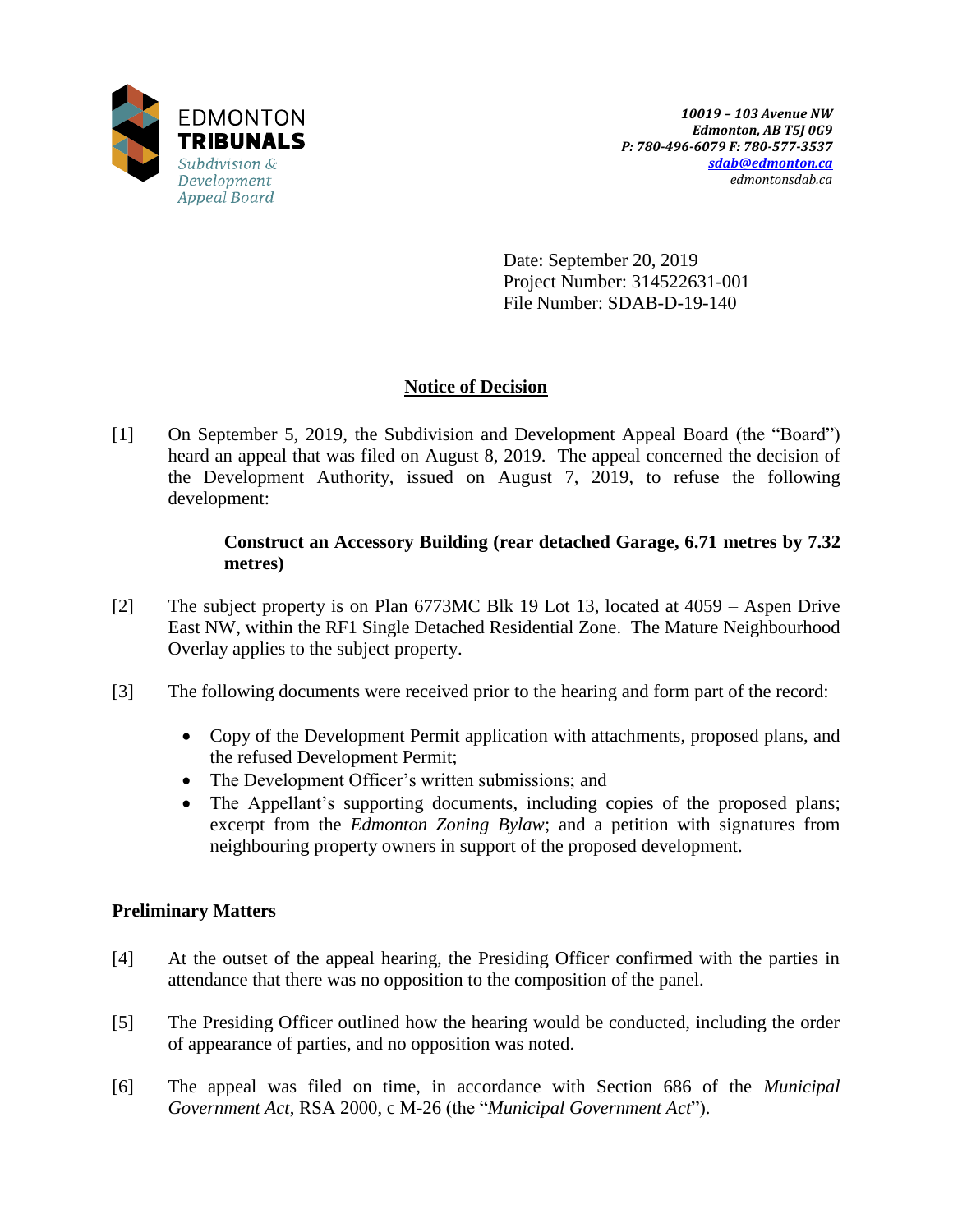#### **Summary of Hearing**

- *i) Position of the Appellant, Mr. Northup, Mr. Woods, and Mr. Magnan, representing Premier Built Garages*
- [7] The Appellants disagreed with the Development Officer's calculation of Height and Grade.
- [8] They were provided with different options but did not have a chance to explore those options. They were told the development permit would be refused and they could appeal that decision.
- [9] There is a development in close proximity to the subject Site that is similar to the proposed development and may even be taller than the dwelling on that site.
- [10] The proposed development will not increase parking or traffic in the neighbourhood.
- [11] Existing trees along the boulevard and on the property will mitigate the proposed development.
- [12] They spoke to neighbouring property owners and provided the Board with 12 signatures in support of the proposed development.
- [13] The second floor will be used for storage and a hobby room.
- [14] The proposed detached garage will be on the same footprint as the existing garage.
- [15] Mr. Northup, Mr. Woods, and Mr. Magnan provided the following information in response to questions by the Board:
	- a. They would like the elevation plans provided to the Board approved.
	- b. Mr. Northup referred to the elevation plan showing the mid-point of the highest portion of the roof.
	- c. If their calculation of the height is not correct, they are requesting a variance for the Height of the garage.
	- d. There is a retaining wall that is three feet tall near the rear lane.
	- e. The grading from the house to the retaining wall is minimal then drops significantly.
	- f. The development in close proximity to the subject site is not used as a Garage Suite.
	- g. They interpreted the *Edmonton Zoning Bylaw* regulations differently than the Development Officer. In their opinion, the proposed detached garage is designed to meet the regulations.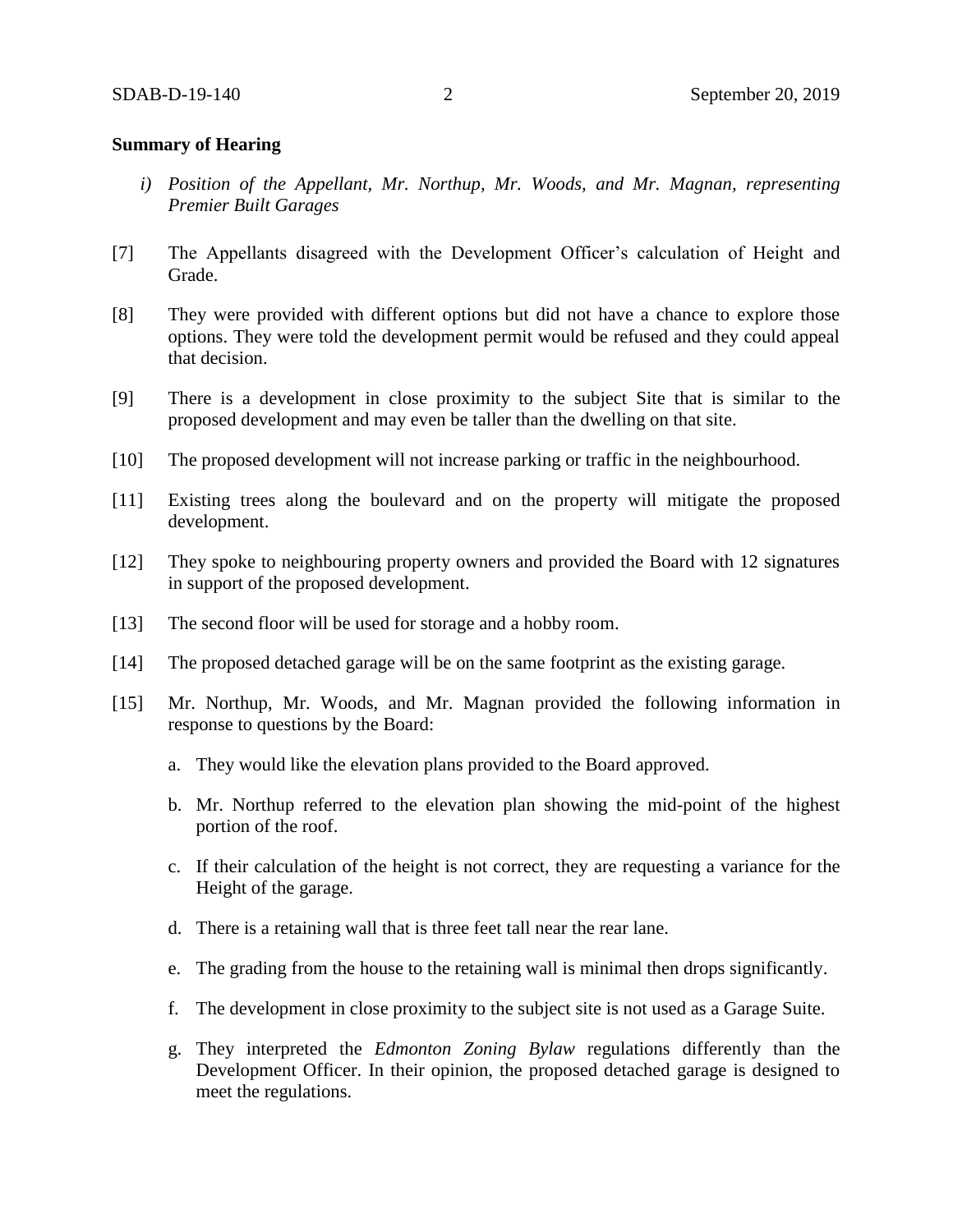- h. In their opinion, the Height calculations should have been done using a 9.5/12 pitch. The majority of the roof is 4/12 pitch.
- i. In their opinion, the proposed detached garage will look like a single storey structure.
- j. They are agreeable to the suggested conditions of the Development Officer.
- *ii) Position of the Development Officer, Ms. Lai*
- [16] The Development Authority did not appear at the hearing and the Board relied on Ms. Lai's written submission.

### **Decision**

- [17] The appeal is ALLOWED and the decision of the Development Authority is REVOKED. The development is GRANTED as applied for to the Development Authority, subject to the following CONDITIONS:
	- 1. The development shall be constructed in accordance with the stamped and approved drawings.
	- 2. Eave projections shall not exceed 0.46 metres into required yards or Separations spaces less than 1.2 metres. (Section 44).
	- 3. The area hard surfaced for a driveway, not including the area used for a walkway, shall comply with Section 54.6. The driveway shall be located in accordance with the stamped approved site plan.
	- 4. The Driveway shall lead directly from the roadway to the Garage or Parking Area and shall not wider than the width of the Garage or Parking Area.
- [18] In granting the development, the following variance to the *Edmonton Zoning Bylaw* is allowed:
	- 1. The maximum allowable Height of 4.3 metres as per Section 50.3(3) is varied to allow an excess of 1.0 metres, thereby increasing the maximum allowed Height to 5.3 metres.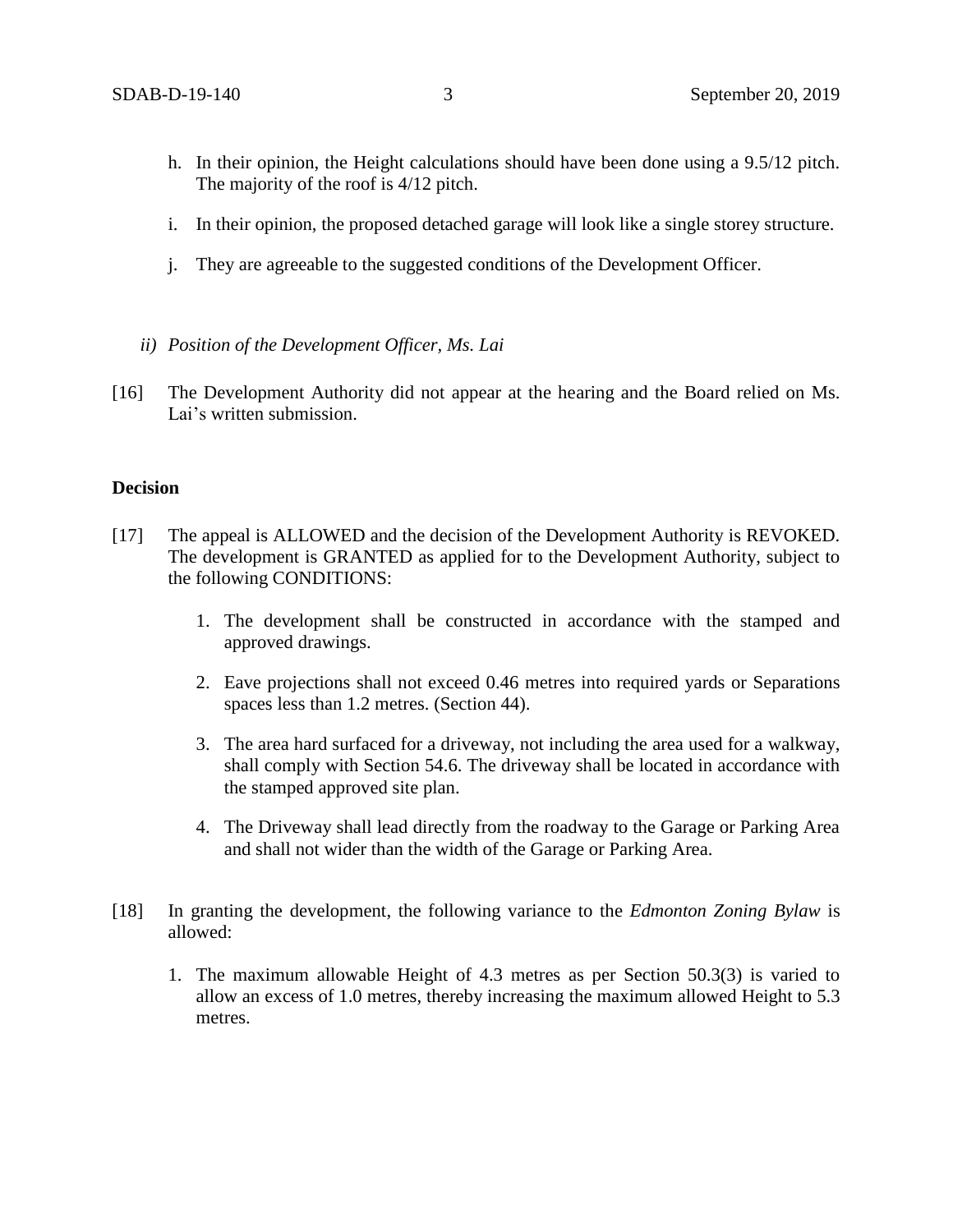#### **Reasons for Decision**

- [19] The proposed development is Accessory to Single Detached Housing which is a Permitted Use in the RF1 Single Detached Residential Zone.
- [20] The Board accepts the calculations of the Development Officer which determined that the proposed development requires a variance to the Height contained in Section 50.3(3) of the *Edmonton Zoning Bylaw*.
- [21] The Board grants the required variance for the following reasons:
	- a. The proposed garage will be built on the same footprint as the existing garage thereby retaining existing amenity area and green space in the rear yard.
	- b. The subject lot is large and backs onto a laneway and green space.
	- c. The lot has a significant grade variation from the front to back which results in the structure being significantly lower when viewed from the front of the Site. The Board is satisfied the development will have no visual impact on neighbouring property owners.
	- d. The Appellant provided the Board with documentation of Community Consultation showing 12 signatures of neighbours in support of the proposed development.
	- e. No letters were received in opposition to the development and no one appeared at the hearing to oppose the development.
- [22] Based on the above, it is the opinion of the Board, that the proposed development will not unduly interfere with the amenities of the neighbourhood nor materially interfere with or affect the use, enjoyment or value of neighbouring parcels of land.

Ms. G. Harris, Presiding Officer Subdivision and Development Appeal Board

Board Members in Attendance: Mr. V. Laberge; Mr. C. Buyze; Mr. J. Jones; Ms. D. Kronewitt Martin

CC: City of Edmonton, Development & Zoning Services, Attn: Ms. E. Lai / Mr. A. Wen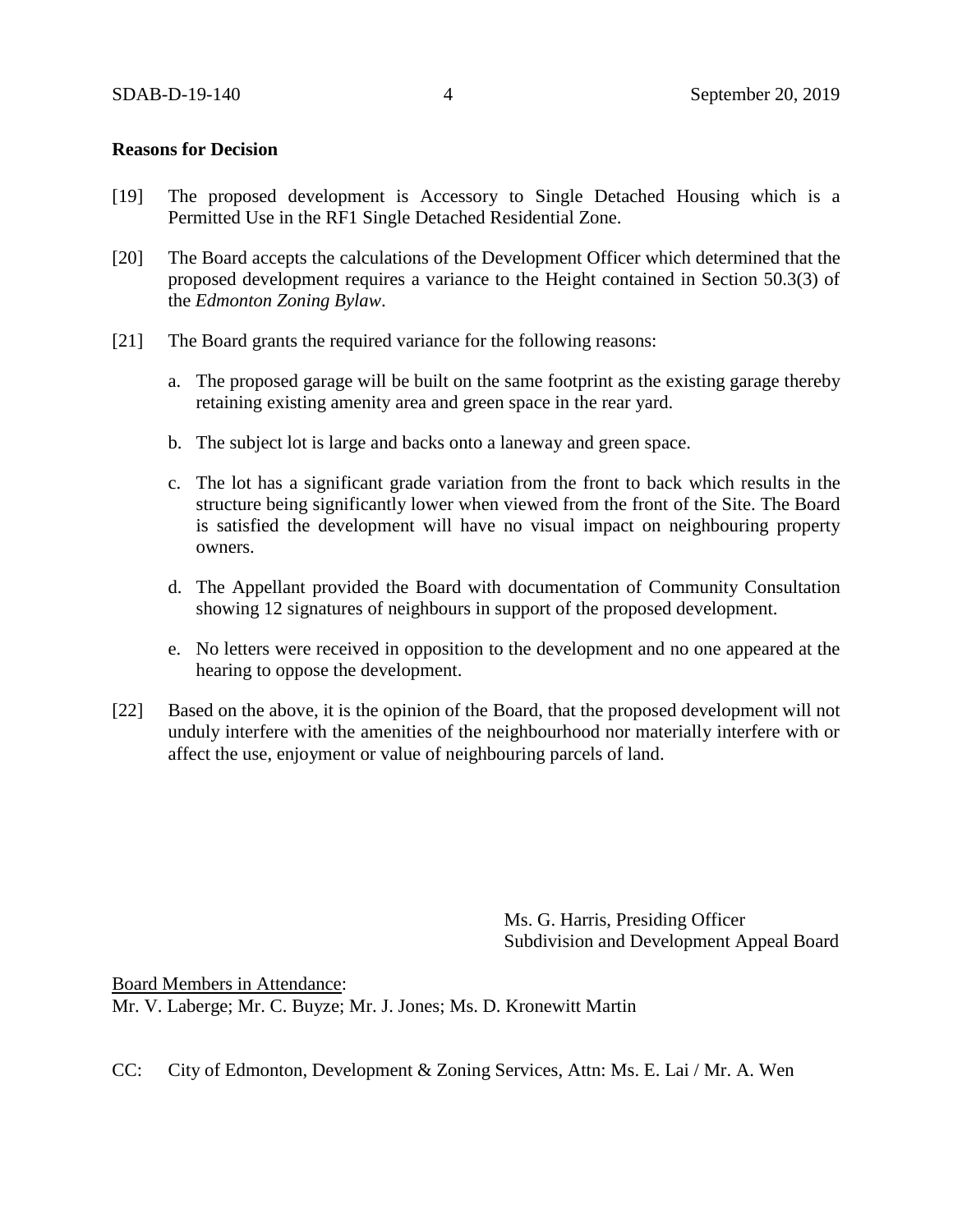## **Important Information for the Applicant/Appellant**

- 1. This is not a Building Permit. A Building Permit must be obtained separately from Development & Zoning Services, located on the 2nd Floor, Edmonton Tower, 10111 – 104 Avenue NW, Edmonton, AB T5J 0J4.
- 2. Obtaining a Development Permit does not relieve you from complying with:
	- a) the requirements of the *Edmonton Zoning Bylaw*, insofar as those requirements have not been relaxed or varied by a decision of the Subdivision and Development Appeal Board,
	- b) the requirements of the *Alberta Safety Codes Act*,
	- c) the *Alberta Regulation 204/207 – Safety Codes Act – Permit Regulation*,
	- d) the requirements of any other appropriate federal, provincial or municipal legislation,
	- e) the conditions of any caveat, covenant, easement or other instrument affecting a building or land.
- 3. When an application for a Development Permit has been approved by the Subdivision and Development Appeal Board, it shall not be valid unless and until any conditions of approval, save those of a continuing nature, have been fulfilled.
- 4. A Development Permit will expire in accordance to the provisions of Section 22 of the *Edmonton Zoning Bylaw, Bylaw 12800*, as amended.
- 5. This decision may be appealed to the Alberta Court of Appeal on a question of law or jurisdiction under Section 688 of the *Municipal Government Act*, RSA 2000, c M-26. If the Subdivision and Development Appeal Board is served with notice of an application for leave to appeal its decision, such notice shall operate to suspend the Development Permit.
- 6. When a decision on a Development Permit application has been rendered by the Subdivision and Development Appeal Board, the enforcement of that decision is carried out by Development & Zoning Services, located on the 2nd Floor, Edmonton Tower, 10111 – 104 Avenue NW, Edmonton, AB T5J 0J4.

*NOTE: The City of Edmonton does not conduct independent environmental checks of land within the City. If you are concerned about the stability of this property for any purpose, you should conduct your own tests and reviews. The City of Edmonton, when issuing a development permit, makes no representations and offers no warranties as to the suitability of the property for any purpose or as to the presence or absence of any environmental contaminants on the property.*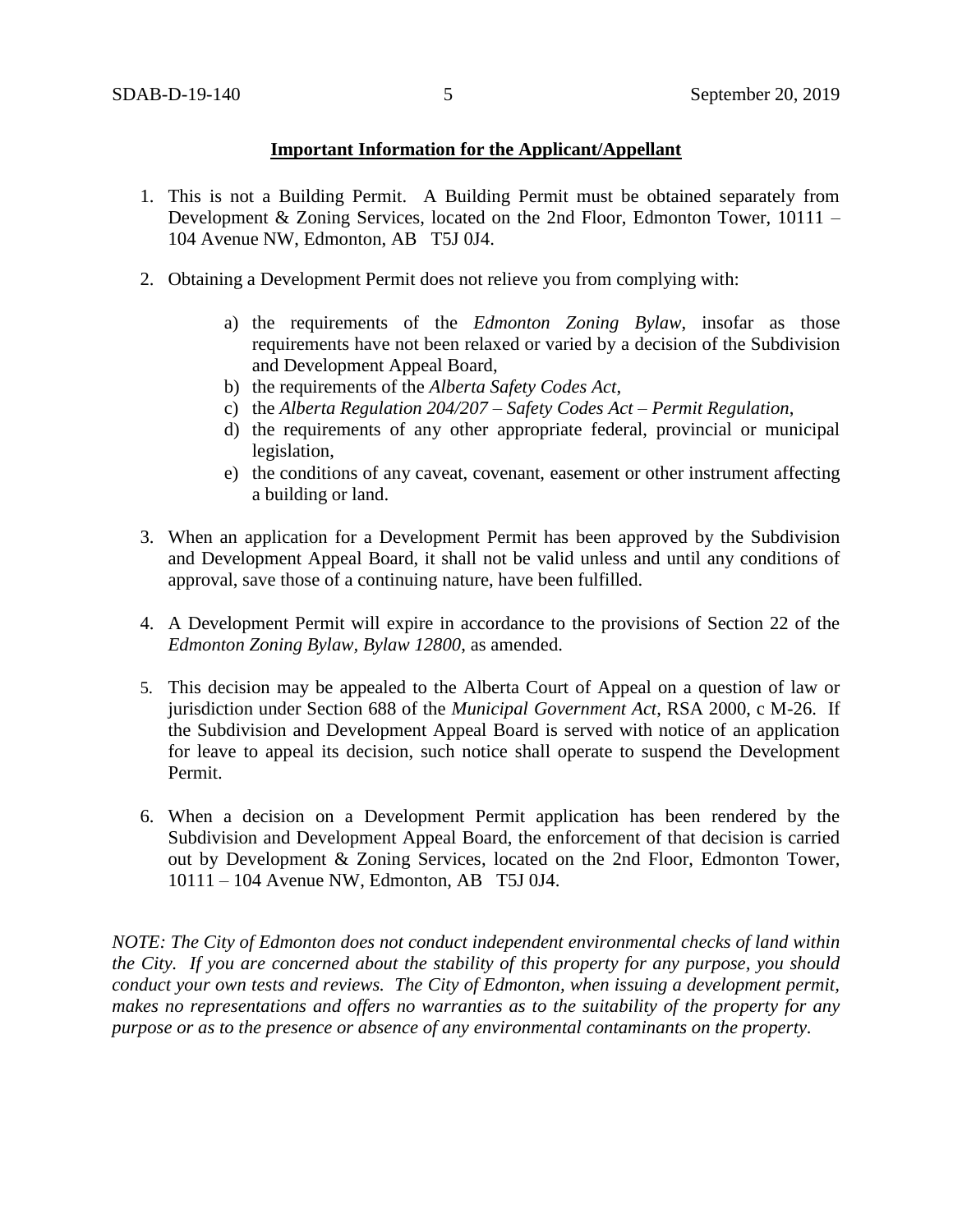

Date: September 20, 2019 Project Number: 313576896-001 File Number: SDAB-D-19-141

## **Notice of Decision**

[1] On September 5, 2019, the Subdivision and Development Appeal Board (the "Board") heard an appeal that was filed on August 10, 2019. The appeal concerned the decision of the Development Authority, issued on August 1, 2019, to refuse the following development:

## **Construct a Garden Suite with balcony and to demolish existing detached Garage.**

- [2] The subject property is on Plan 2938HW Blk 10 Lot 54, located at 11674 72 Avenue NW, within the (RF1) Single Detached Residential Zone. The Mature Neighbourhood Overlay and McKernan/Belgravia Station Area Redevelopment Plan apply to the subject property.
- [3] The following documents were received prior to the hearing and form part of the record:
	- A copy of the refused Development Permit and the proposed plans;
	- The Development Officer's written submission;
	- The Appellant's written submissions including a letter of support from an adjacent property owner to the east and a photograph of the house north of the subject site; and
	- One online response from a neighbouring property owner in opposition to the development.

## **Preliminary Matters**

- [4] At the outset of the appeal hearing, the Presiding Officer confirmed with the parties in attendance that there was no opposition to the composition of the panel.
- [5] The Presiding Officer outlined how the hearing would be conducted, including the order of appearance of parties, and no opposition was noted.
- [6] The appeal was filed on time, in accordance with section 686 of the *Municipal Government Act*, RSA 2000, c M-26.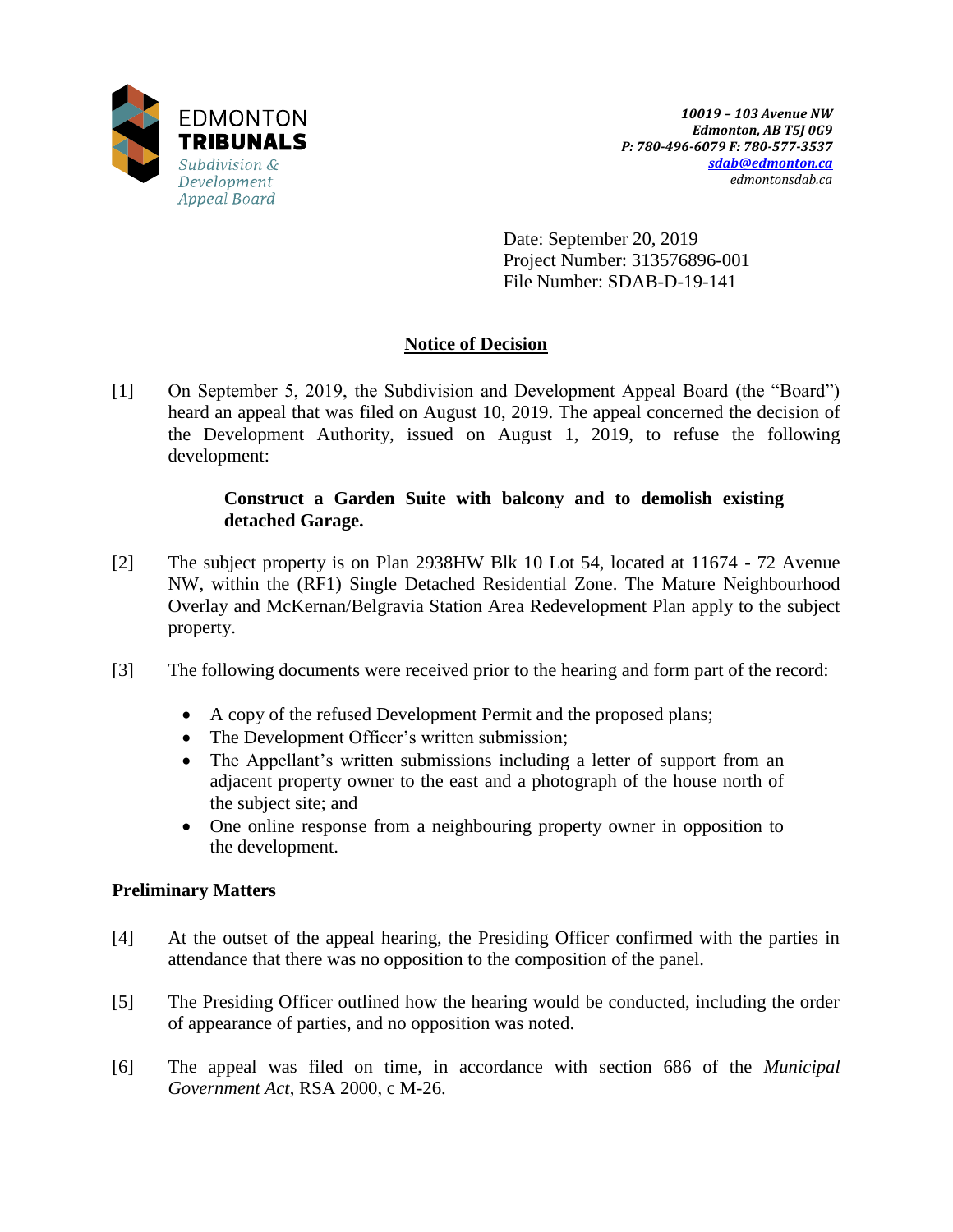### **Summary of Hearing**

- *i) Position of the Appellant, M. Agnew*
- [7] Mr. Agnew referred the Board to his written submissions.
- [8] He spoke to the adjacent property owner east of the subject site and received support for the proposed development.
- [9] He was unable to contact the neighbour in the house across the rear lane north of the subject site as the house is vacant and for sale.
- [10] Notices were sent to property owners and only one online response was received in opposition to the proposed development.
- [11] He spoke to Mr. M. Huculak from the Belgravia Community League and provided him with details for the proposed development. Mr. Huculak did not provide any concerns for the proposed development.
- [12] The proposed development is within the University area and a transit oriented development area.
- [13] The proposed Garden Suite may be rented to students attending the University and in the future may provide housing for their aging parents.
- [14] The floor area variances needed for the development are for the living space and not the building space under the requirements of the *Edmonton Zoning Bylaw*. The size of the development and site coverage are as allowed.
- [15] In his opinion, the *Edmonton Zoning Bylaw* is restrictive and does not accommodate the City's mandate.
- [16] There are several one bedroom suites on top of double and three car garages in the area.
- [17] The proposed Garden Suite will provide a range of housing options in the neighbourhood.
- [18] With regard to the online response in opposition to the proposed development. He stated that the property owner lives down the street from the subject site. He reiterated that he has the support from the immediately adjacent property owner to the east.
- [19] Mr. Agnew provided the following information in response to questions by the Board:
	- a. The neighbour north of the subject site has a two car garage that faces the subject site. The trees on that lot provide a sun shadow on that property. In his opinion, the proposed development will not impact the property to the north.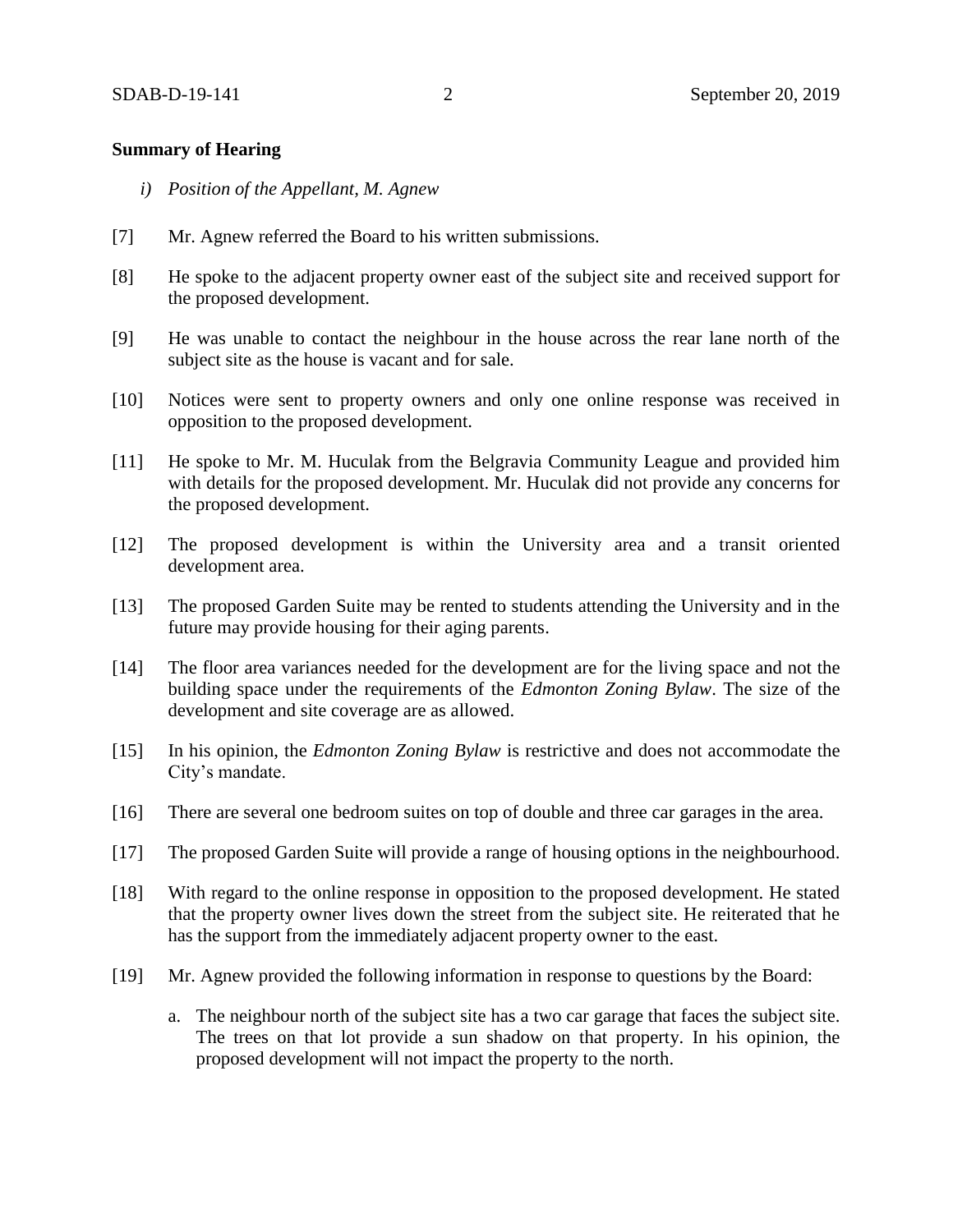- b. Mature trees on the subject site will not be removed when building the proposed development.
- c. The Garden Suite will be designed and finished so that it will be aesthetically pleasing as it will be seen from the principal dwelling.
- d. The lot is greater than 50 feet wide and is large enough to be subdivided allowing for two houses and two garages to be built on the lot. Building a garage with a Garden Suite will have less of an impact on neighbouring property owners than subdivision.
- e. He is agreeable to the suggested conditions of the Development Officer.
- *ii) Position of the Development Officer, K. Payne*
- [20] The Development Authority did not appear at the hearing and the Board relied on Mr. Payne's written submission.

#### **Decision**

- [21] The appeal is **ALLOWED** and the decision of the Development Authority is **REVOKED**. The development is **GRANTED** as applied for to the Development Authority.
- [22] In granting the development the following variances to the *Edmonton Zoning Bylaw* are allowed:
	- 1. The maximum total Floor Area of 130 square metres for a Garden Suite per section 87.3(b) is varied to allow for an excess of 34 square metres, thereby increasing the maximum total Floor Area to 164 square metres.
	- 2. The maximum second Floor Area of 50 square metres for a Garden Suite per section 87.3(c) is varied to allow for an excess of 28 square metres, thereby increasing the maximum second storey Floor Area to 78 square metres.

#### **Reasons for Decision**

- [23] The proposed development, a Garden Suite, is a Permitted Use in the (RF1) Single Detached Residential Zone.
- [24] The proposed development complies with regulations of the *Edmonton Zoning Bylaw* including Site Coverage, Height and Setbacks. It does not comply in respect of the total Floor Area and second storey Floor Area.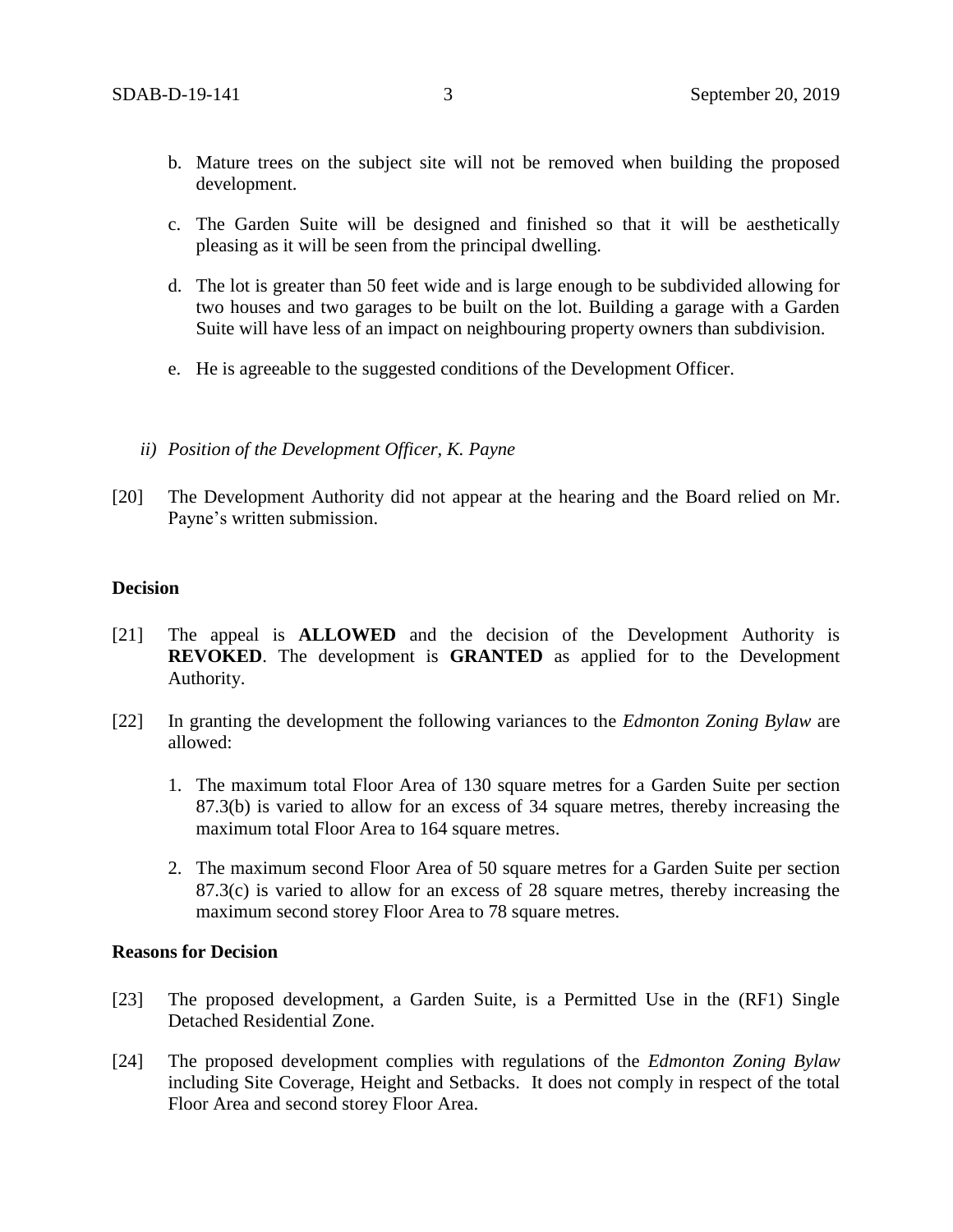- [25] The lot is large and can accommodate a three-car garage with a Garden Suite.
- [26] The immediately adjacent neighbour east of the subject site is in support of the proposed development.
- [27] The online response in opposition was from a neighbour living across 72 Avenue and several houses away from the proposed development. This neighbour did not provide detail as to concerns with the proposed development or identify how the increased floor area would have an impact on that property.
- [28] The proposed Garden Suite meets Housing Choices policy 4.4.1.1 of the Municipal Development Plan ("The Way We Grow") which states:

Provide a broad and varied housing choice, incorporating housing for various demographic and income groups in all neighbourhoods.

Further, the proposed Garden Suite meets Affordable Housing policy 4.4.14.2 of the McKernan/Belgravia Station Area Redevelopment Plan which states:

Provide a mix of housing types and tenures that cater to a diverse range of household sizes, abilities, ages, incomes and lifecycle needs such as family oriented housing, student and seniors housing.

- [29] Based on the evidence submitted, the Board is satisfied that the design and articulation of the proposed development will reduce any massing effect on neighbouring property owners.
- [30] For the above reasons, it is the opinion of the Board that the proposed development will not unduly interfere with the amenities of the neighbourhood, nor materially interfere with or affect the use, enjoyment or value of neighbouring parcels of land.

Ms. G. Harris, Presiding Officer Subdivision and Development Appeal Board

Board Members in Attendance:

Mr. V. Laberge; Mr. C. Buzye; Mr. J. Jones; Ms. D. Kronewitt Martin

CC: City of Edmonton, Development & Zoning Services, Attn; Mr. K. Payne / Mr. A. Wen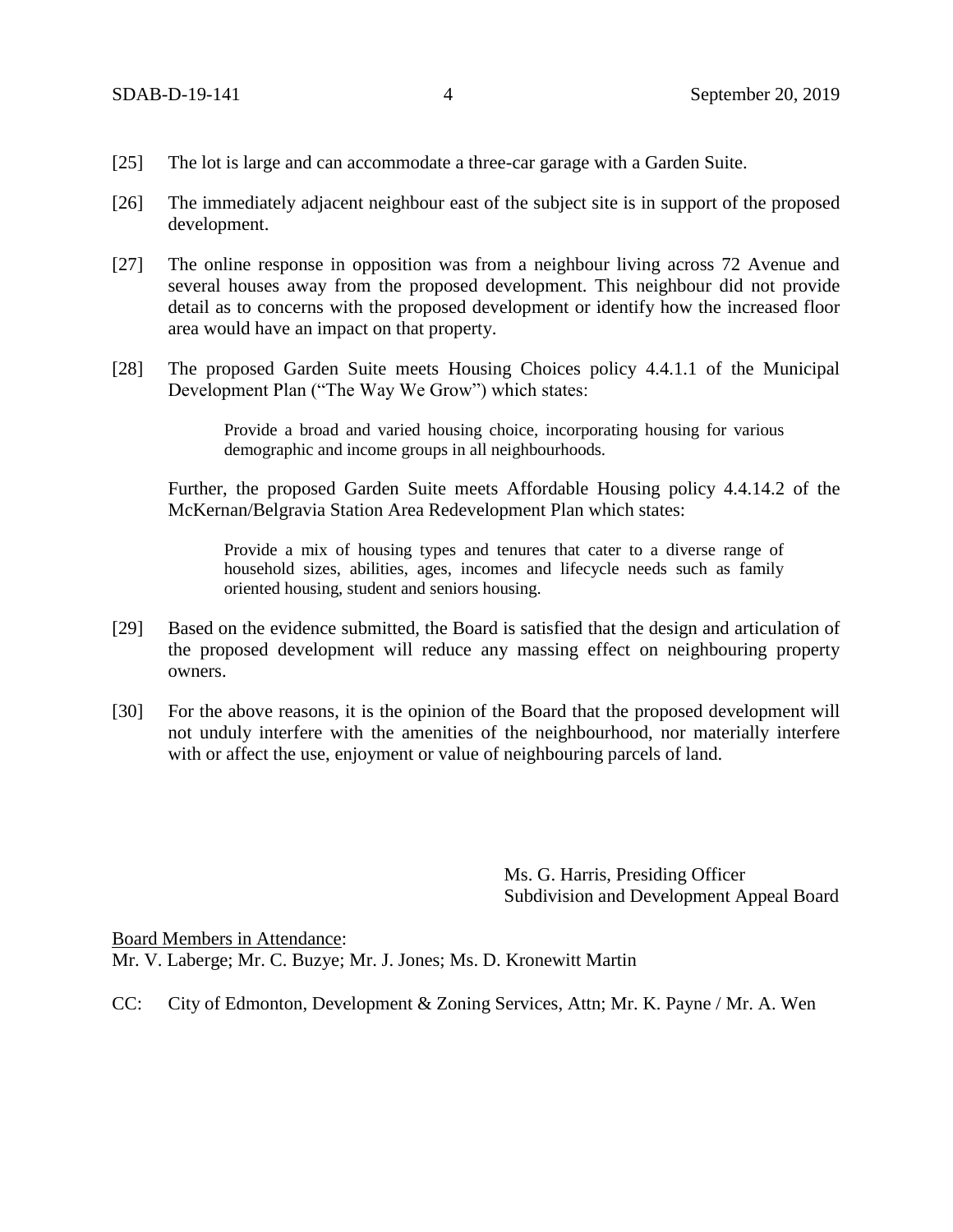#### **Important Information for the Applicant/Appellant**

- 1. This is not a Building Permit. A Building Permit must be obtained separately from Development & Zoning Services, located on the 2nd Floor, Edmonton Tower, 10111 – 104 Avenue NW, Edmonton, AB T5J 0J4.
- 2. Obtaining a Development Permit does not relieve you from complying with:
	- a) the requirements of the *Edmonton Zoning Bylaw*, insofar as those requirements have not been relaxed or varied by a decision of the Subdivision and Development Appeal Board,
	- b) the requirements of the *Alberta Safety Codes Act*,
	- c) the *Alberta Regulation 204/207 – Safety Codes Act – Permit Regulation*,
	- d) the requirements of any other appropriate federal, provincial or municipal legislation,
	- e) the conditions of any caveat, covenant, easement or other instrument affecting a building or land.
- 3. When an application for a Development Permit has been approved by the Subdivision and Development Appeal Board, it shall not be valid unless and until any conditions of approval, save those of a continuing nature, have been fulfilled.
- 4. A Development Permit will expire in accordance to the provisions of section 22 of the *Edmonton Zoning Bylaw, Bylaw 12800*, as amended.
- 5. This decision may be appealed to the Alberta Court of Appeal on a question of law or jurisdiction under section 688 of the *Municipal Government Act*, RSA 2000, c M-26. If the Subdivision and Development Appeal Board is served with notice of an application for leave to appeal its decision, such notice shall operate to suspend the Development Permit.
- 6. When a decision on a Development Permit application has been rendered by the Subdivision and Development Appeal Board, the enforcement of that decision is carried out by Development & Zoning Services, located on the 2nd Floor, Edmonton Tower, 10111 – 104 Avenue NW, Edmonton, AB T5J 0J4.

*NOTE: The City of Edmonton does not conduct independent environmental checks of land within the City. If you are concerned about the stability of this property for any purpose, you should conduct your own tests and reviews. The City of Edmonton, when issuing a development permit, makes no representations and offers no warranties as to the suitability of the property for any purpose or as to the presence or absence of any environmental contaminants on the property.*